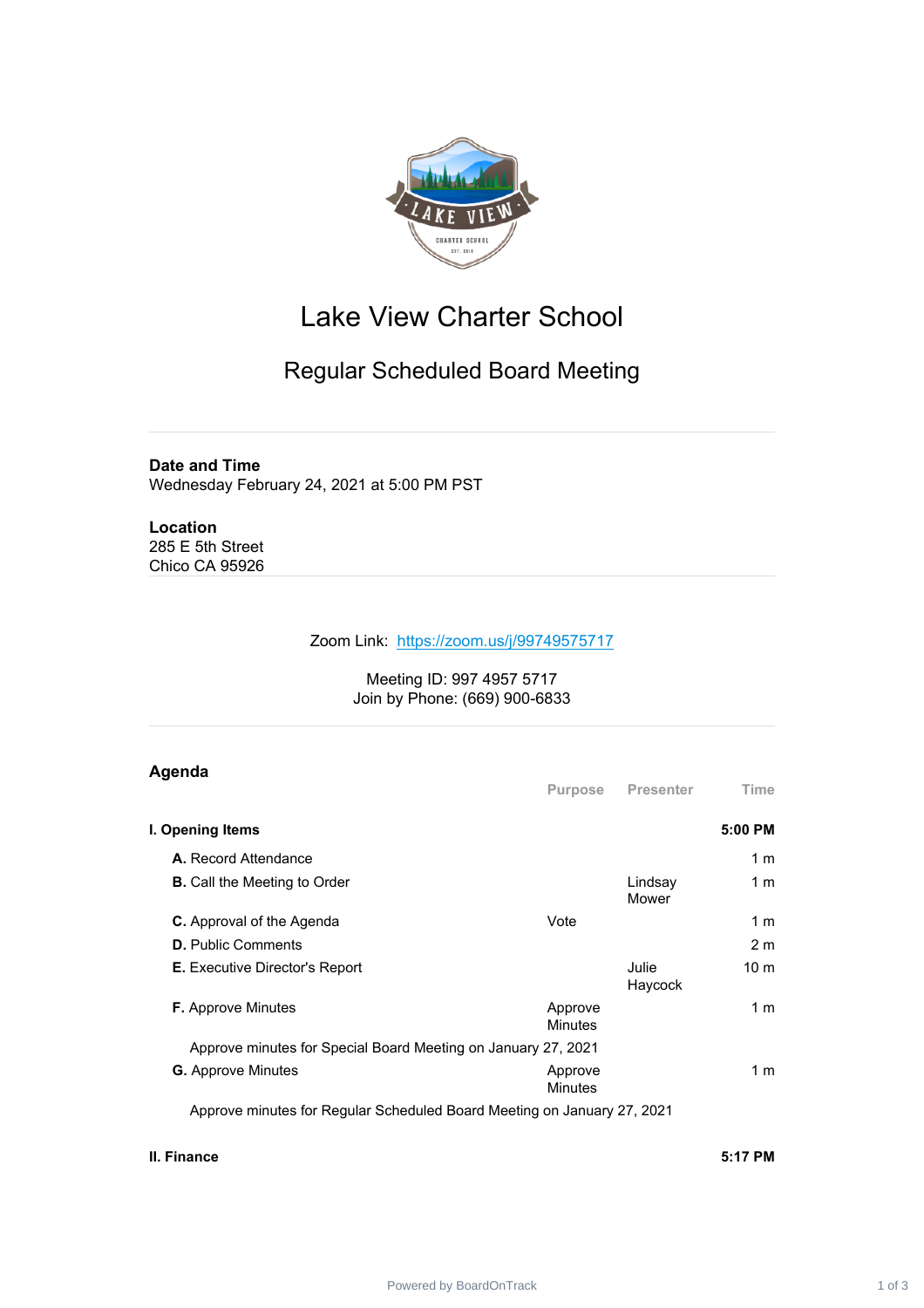| A. January Financials & 2nd Interim Report                                                   | <b>Purpose</b><br>Vote | <b>Presenter</b><br>Darlington<br>Ahaiwe | <b>Time</b><br>10 <sub>m</sub> |
|----------------------------------------------------------------------------------------------|------------------------|------------------------------------------|--------------------------------|
| <b>B.</b> Budget Considerations for 2021-2022 School Year                                    | <b>Discuss</b>         | Julie<br>Haycock                         | 5 m                            |
| C. 2021-2022 Updated Contracts                                                               | Vote                   | Julie<br>Haycock                         | 5 <sub>m</sub>                 |
| D. 2021-2022 Compensation Policy                                                             | Vote                   | Julie<br>Haycock                         | 5 m                            |
| III. Academic Excellence                                                                     |                        |                                          | 5:42 PM                        |
| A. Title IX Sexual Harassment Policy & Grievance<br>Procedures                               | Vote                   | Julie<br>Haycock                         | 5 m                            |
| <b>B.</b> Transgender & Gender Nonconforming Students<br>Policy                              | Vote                   | Julie<br>Haycock                         | 5 m                            |
| C. Anti-Harassment / Discrimination / Intimidation /<br><b>Bullying / Retaliation Policy</b> | Vote                   | Julie<br>Haycock                         | 5 m                            |
| <b>IV. Operations</b>                                                                        |                        |                                          | 5:57 PM                        |
| A. Notice of Non-Discrimination                                                              | Vote                   | Julie<br>Haycock                         | 5 <sub>m</sub>                 |
| B. Comprehensive Safety Plan 2021-2022                                                       | Vote                   | Julie<br>Haycock                         | 5 <sub>m</sub>                 |
| C. 2021-2022 Enrollment Dates                                                                | Vote                   | Julie<br>Haycock                         | 2 <sub>m</sub>                 |
| <b>D.</b> Auditor Selection                                                                  | Vote                   | Julie<br>Haycock                         | 5 m                            |
| <b>E.</b> Board Resolution - Withdraw Relationship From<br>ThinkSuite                        | Vote                   | Julie<br>Haycock                         | 5 m                            |
| F. Board Resolution - Withdraw Membership From<br><b>CharterSAFE Joint Powers Authority</b>  | Vote                   | Julie<br>Haycock                         | 5 m                            |
| <b>G.</b> CSO Board Member Nomination                                                        | Vote                   | Julie<br>Haycock                         | 5 <sub>m</sub>                 |
| V. Closing Items                                                                             |                        |                                          | 6:29 PM                        |
| A. Board of Director's Comments & Requests                                                   | <b>Discuss</b>         |                                          | 2 m                            |
| B. Announcement of Next Regular Scheduled Board<br>Meeting                                   | <b>FYI</b>             |                                          | 1 <sub>m</sub>                 |
| March 24, 2021 at 5:00 p.m.                                                                  |                        |                                          |                                |
| C. Adjourn Meeting                                                                           | Vote                   |                                          |                                |

Public Comment Rules: Members of the public may address the Board on agenda or non-agenda items through the teleconference platform, Zoom. Zoom does not require the members of the public to have an account or login. Please either utilize the chat option to communicate to the administrative team of your desire to address the Board or simply communicate orally your desire to address the Board when the Board asks for public comments. Speakers may be called in the order requests are received. Comments are limited to 2 minutes each, with no more than 15 minutes per single topic. If a member of the public utilizes a translator to address the Board, those individuals are allotted 4 minutes each. If the Board utilizes simultaneous translation equipment in a manner that allows the